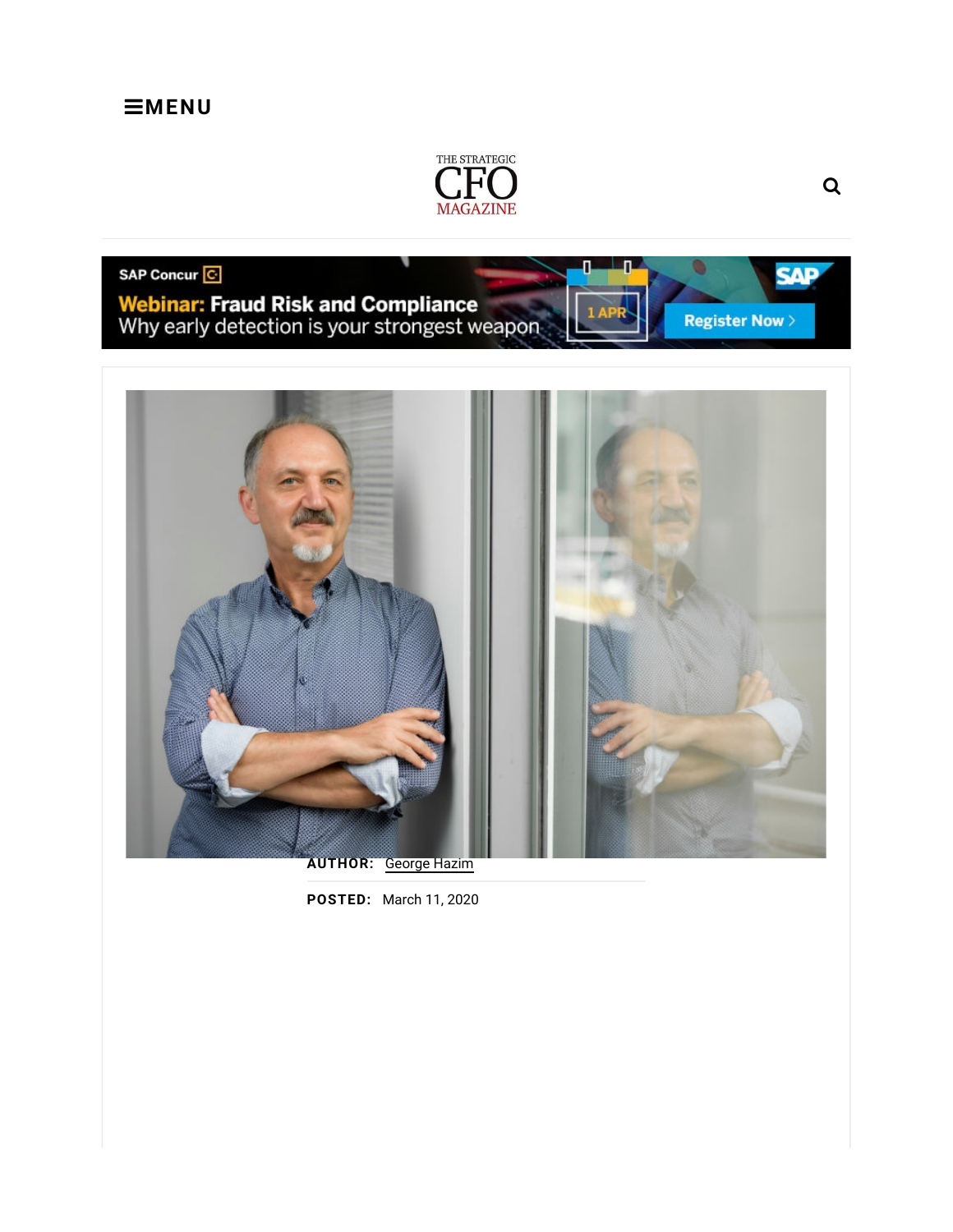### CFO's need to see Cyber fraud not as an IT issue

As technology rapidly evolves and accessibility is its central theme, somewhere along the way, we have nurtured deception.

The world has become a pervasive place with a paradigm of accelerating change continually altering the rules of engagement.

From fake Facebook profiles, cat fishing and scamming, nothing is as it seems.

Technology has bred a culture of exploitation and nothing and no one is off limits. The Holy Trinity of masses of data, lack of privacy and the ability to defraud corporations is cybercrimes nirvana.

Since 2015, cybercrime has grown exponentially. Criminals are no longer bound by borders because there are none in the virtual world.

And while technology explodes, and cybercriminals rip billions from businesses, nothing better highlights the art of deception than the actions of Evaldas Rimasauskas.

Rimasauskas duped Google and FB out of more than \$173m. He used a Business Email Compromise (BEC) scam.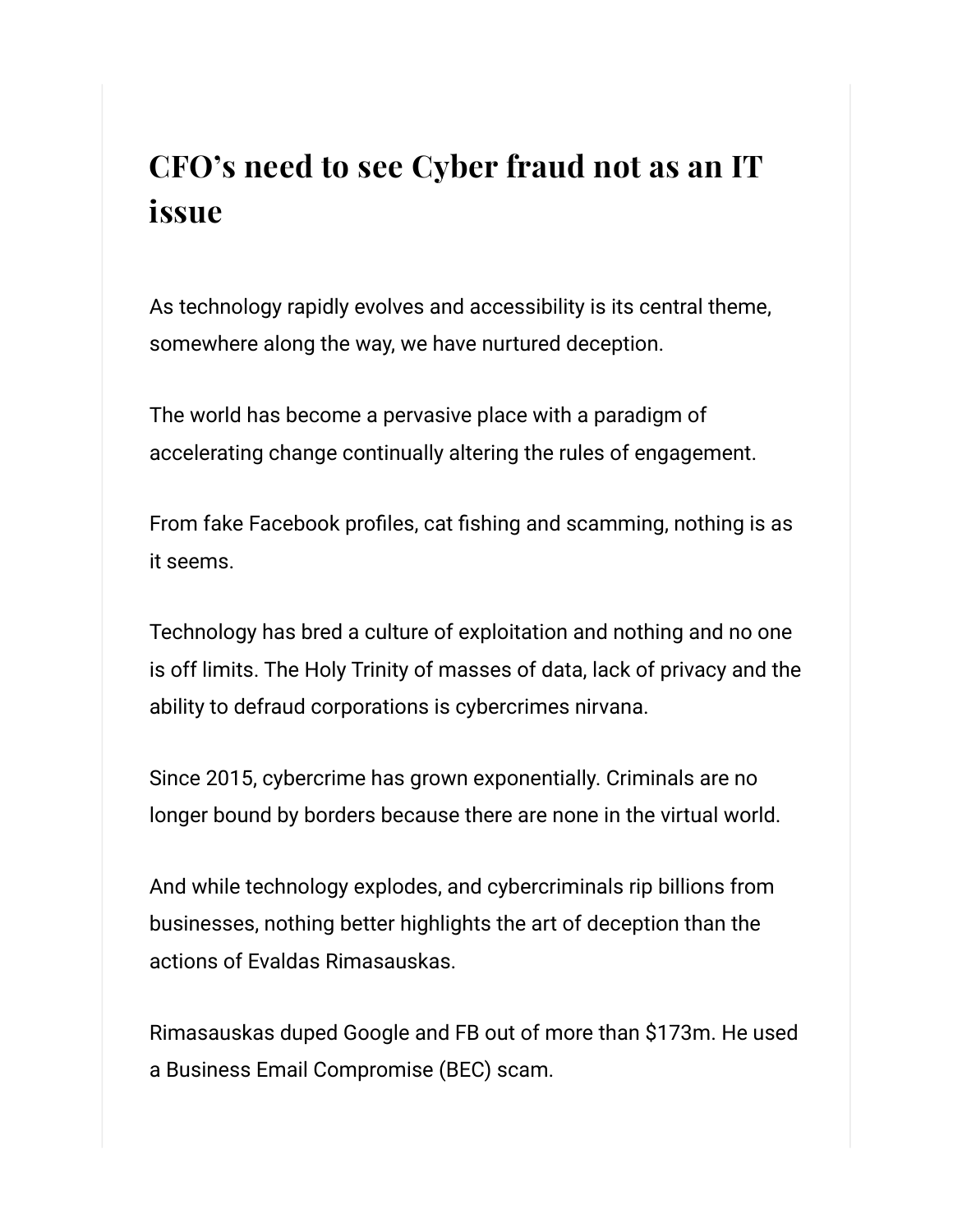BEC is a 'reverse play'. Rather than target companies, phishing mails are sent to obtain email login details of people in supplier organisations and then used to send, fake invoices or change of bank detail requests to the supplier's customers. As invoices and bank change requests come from the authentic email address and include prior trails of email correspondence and written in the same style as previous legitimate emails it makes it almost impossible for corporate clients to notice the fraud.

The scam relies on human behavioural psychology and knowing many departments won't question requests from legitimate suppliers, especially where a thread of prior communication is present.

# If two of the world's most technologically superior corporates can be scammed, how exposed is corporate Australia?

In the current environment, the answer is "extremely" through lack of knowledge and naivety, Australia's CFO's are unwittingly complicit in helping cybercriminals by expecting untrained staff to play detective. There is an abundance of unconscious incompetence in many accounts departments, where people simply don't know what they don't know.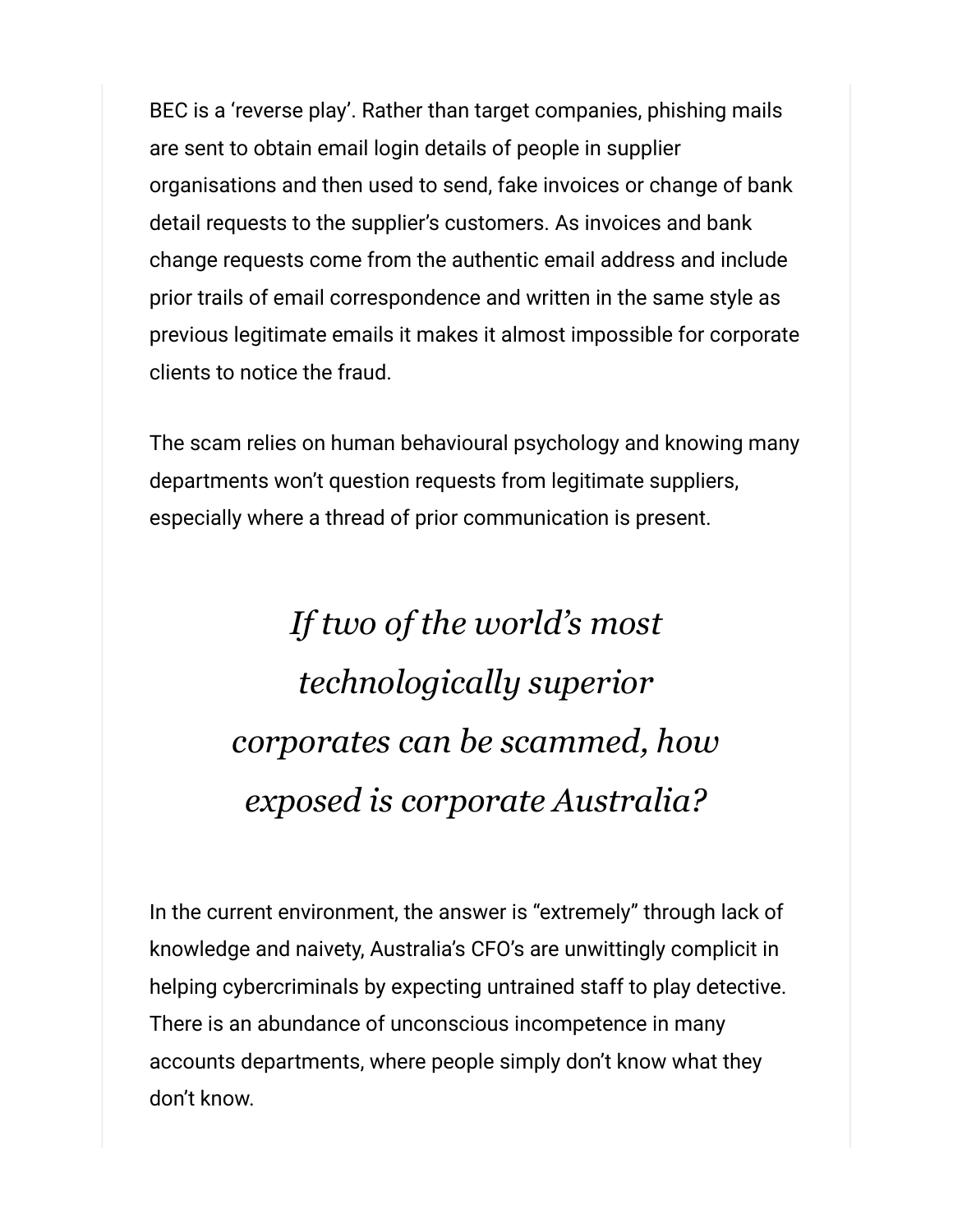Michael Connory, CEO of Cybersecurity firm Security In Depth and Australia's foremost expert in cybersecurity, says it's not a matter of 'if' but 'when'.

"We have seen, since 2018, cyberattacks rise and become more brazen. It's seems hackers are sending a message especially to the banks, they can hit us anytime, anywhere and penetrate at will. Investment in training is paramount. That's where the real problem lies," Connory says.

An advisor to corporates globally, Connory makes it clear staff training is imperative. "Organisations need to implement good governance. The challenge is not to adopt a band aid approach to cybersecurity but lay solid foundations."

eftsure is an Australian secure payments data platform, mitigating the risk of fraudulent business payments in the electronic payment process. It protects a business' assets and people through a crossverified database combined with external data sources and independent verification procedures ensuring payments arrive at their intended recipients.

In recent months it has seen a significant rise in attempts to defraud corporations.

eftsure protected over \$21bn of payments by Australian corporates from being diverted to fraudsters last year and is currently protecting more than \$2.5bn a month of payments with its Know Your Payee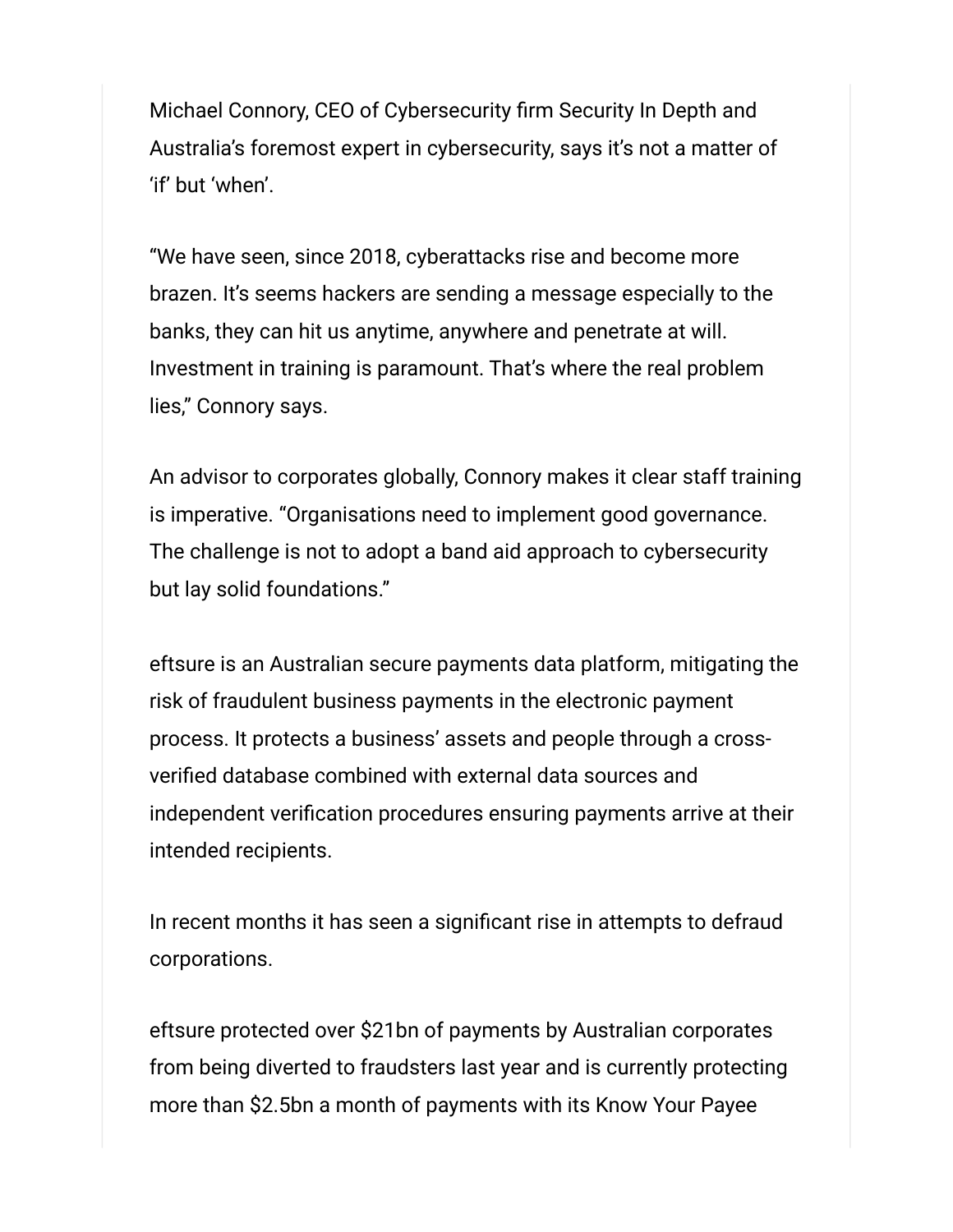(KYPTM) platform.

Mike Kontorovich, Co-Founder of eftsure says, "based on what we are seeing, 2020 will be the year an Australian company will be hit with a cyber financial disaster," as most Australian businesses remain fully exposed to falling victim to the exact scam Rimasauskas ran. "The figure will be unquantifiable, yet big enough to cause serious problems."

An increasing concern Kontorovich says, is the expectations CFO's have of staff to play detective.

# "They expect them to identify fraudulent invoices they are illequipped to."

"Expecting staff with no training to identify illegitimate invoices or changes to bank details is asking for trouble. Greater investment must be made in training and technological resources to help them do what's expected. The attitude of CFO's is part of the problem," Kontorovich says.

Both Kontorovich and Connory say hackers view Australia as easy pickings and a perfect storm is now brewing for a major attack. Australia is currently the third most targeted country for cyberattacks.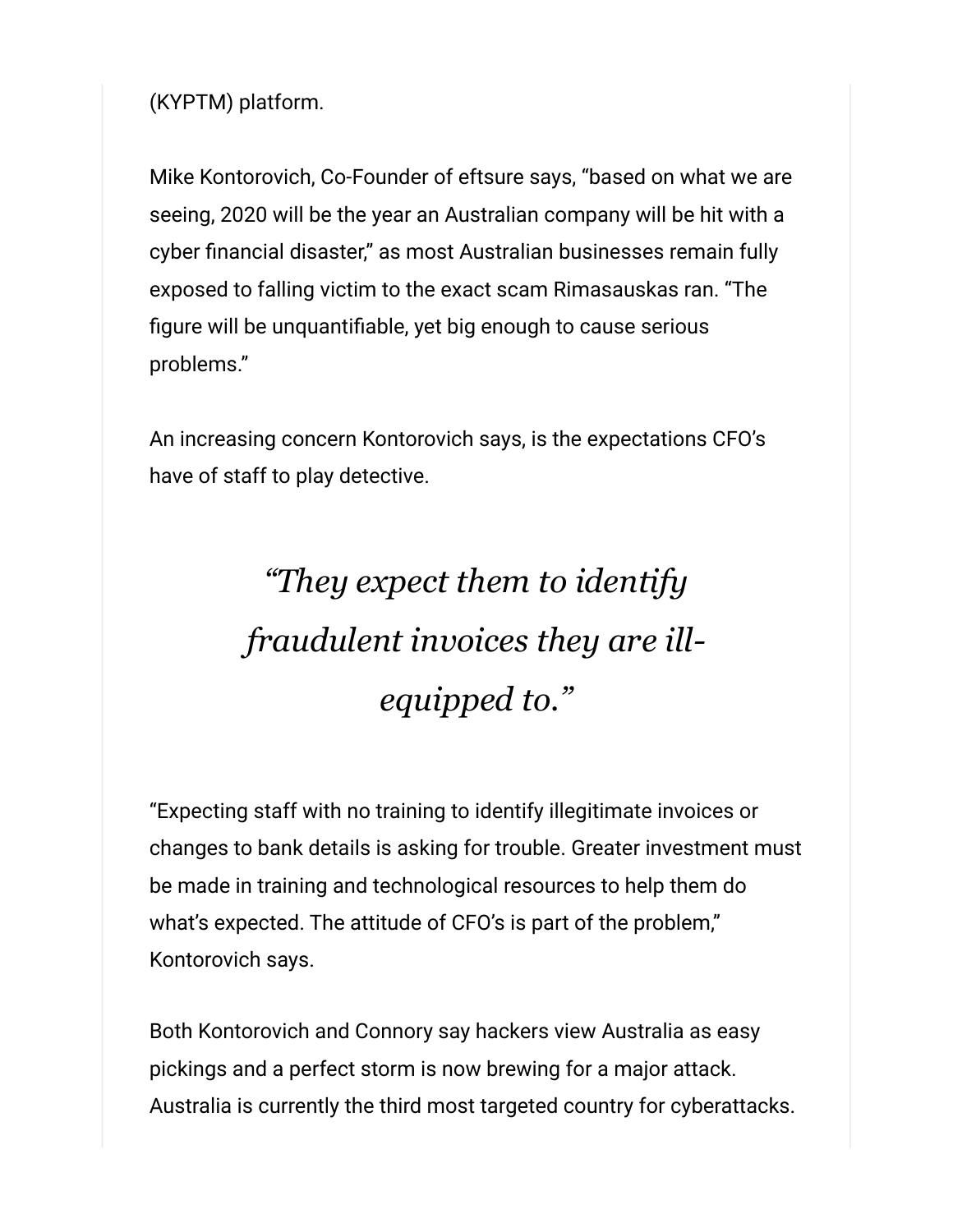Kontorovich says an attack will happen because of the:

(i) pervasive use, reliance and misplaced trust in emails

(ii) ease with which identity theft is now occurring in the digital world

(iii) Australian banks don't match payee names to BSB and bank account numbers.

While digital business transformation strategies and technologies evolve, business, finance and accounting payment controls remain manual.

With technology's evolution and a commitment to defraud, it's like taking a knife to a gun fight. "It's an unfair fight – professional fraudsters only need to succeed once to devastate a company, yet the company and their staff have to be successful each timeat picking up a false invoice."

eftsure has a joint business relationship with PwC Australia, through the firm's professional services Align program.

PwC boss Ross Thorpe said, "Align, looks at technology from upcoming companies and introduces them to our larger clients. It is solving a big problem (for) a number of clients."

Leading Australian Criminal Lawyer and National Practice Manager of Armstrong Legal, John Sutton, understands fraud better than most, "but the cyberworld is a rapidly moving feast." he says.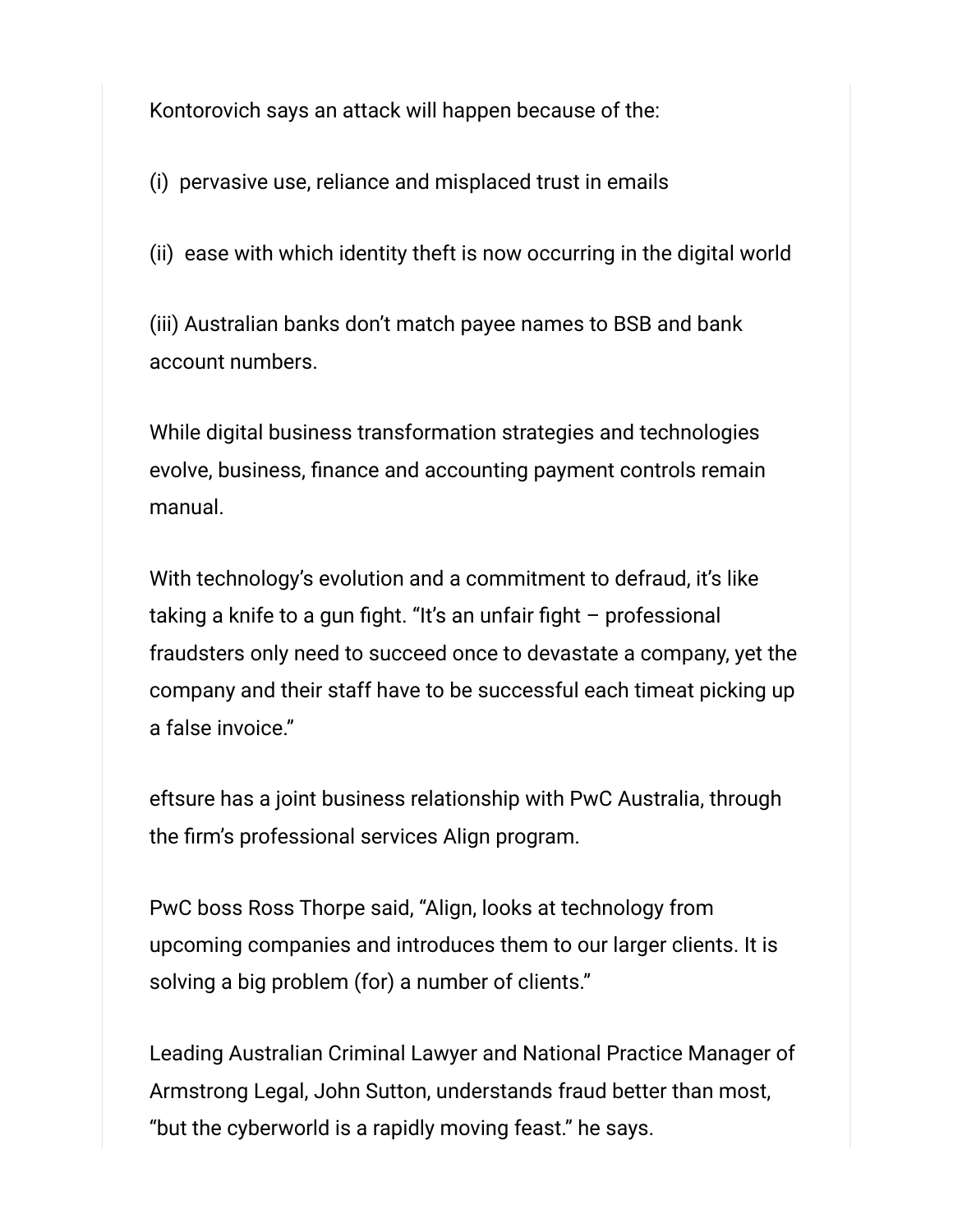"Battling cyber fraud, requires investment in training staff. It's the best form of insurance alongside effective protocols and technology."

"Little can be done legally," Sutton says once money is stolen by overseas hackers. "It's better to be vigilant than discover you've been duped thousands of dollars. "This is really where a penny of prevention is better than millions of dollars of (loss and) cure."

Fresh Supply Co, renowned for its governance protocols, is one Australian corporate leading the way in training staff around cybersecurity.

David Inderias, Fresh Supply Co's, Founder and CEO knows the importance of security and equipping staff with the resources needed to protect data.

Inderias, along with the company's Chairman Dr Ben Lyons, are working to ensure Fresh Supply Co remains ahead of the game around cybersecurity and fraud.

"Even in our emerging field of tracking food with blockchain technology, we have partnered with players like MasterCard to ensure we deliver our services at the speed, security and scalability of financial systems, that others cope with and work."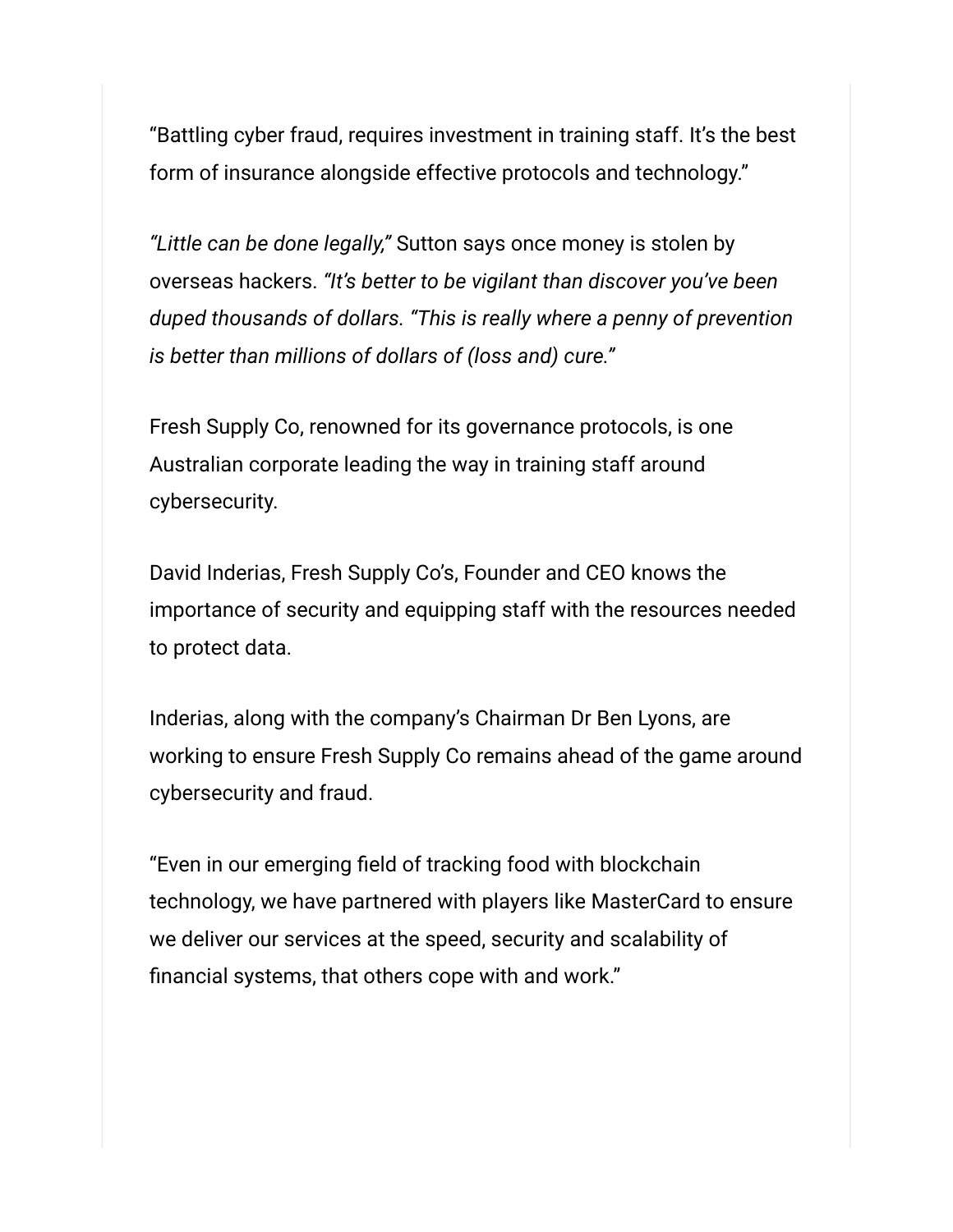"Our business," Inderias says, "is built on trust. Our investment in training must be equally significant. We have to ensure privacy and protection which means taking seriously all aspects of cybercrime and fraud."

As Connory says, "Training is the foundation to cyber resilience."



PREVIOUS Hayne Royal Commissi…

**RELATED POSTS** 



The End of Cash? March 1, 2020



Will smart technology replace smar CFOs?

August 8, 2015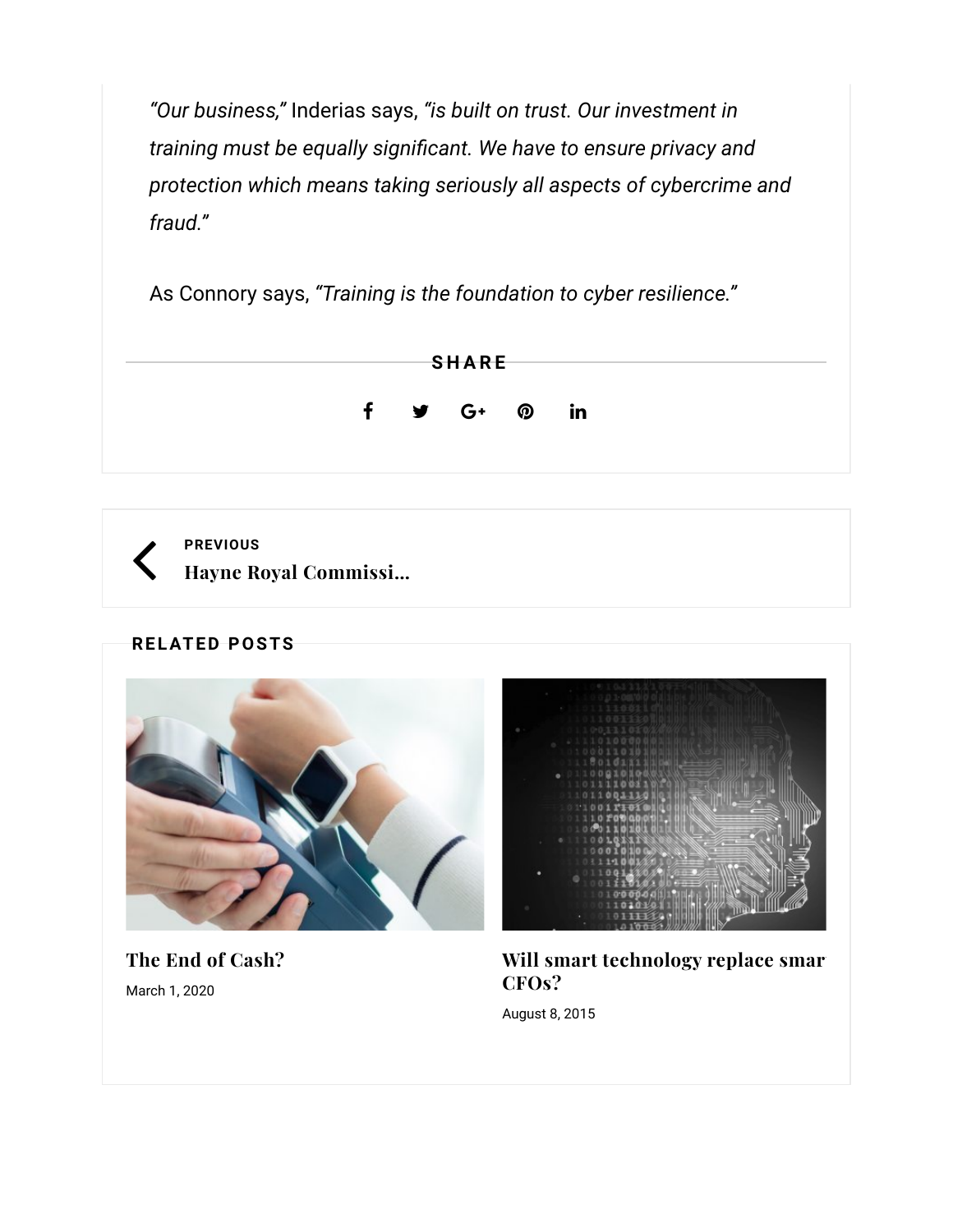| <b>LEAVE A REPLY</b>                   |                                                                       |                 |
|----------------------------------------|-----------------------------------------------------------------------|-----------------|
| Type your comment                      |                                                                       |                 |
|                                        |                                                                       |                 |
| Name*                                  |                                                                       |                 |
| Email*                                 |                                                                       |                 |
| Website                                |                                                                       |                 |
| time I comment.<br><b>POST COMMENT</b> | Save my name, email, and website in this browser for the next         |                 |
| processed.                             | This site uses Akismet to reduce spam. Learn how your comment data is |                 |
|                                        |                                                                       |                 |
| <b>POPULAR</b>                         | <b>POPULAR</b>                                                        | P               |
| <b>CFOs thinking Differently</b>       | Who wants to be a                                                     | Wi              |
|                                        | MillionaireCFO?                                                       | re <sub>]</sub> |